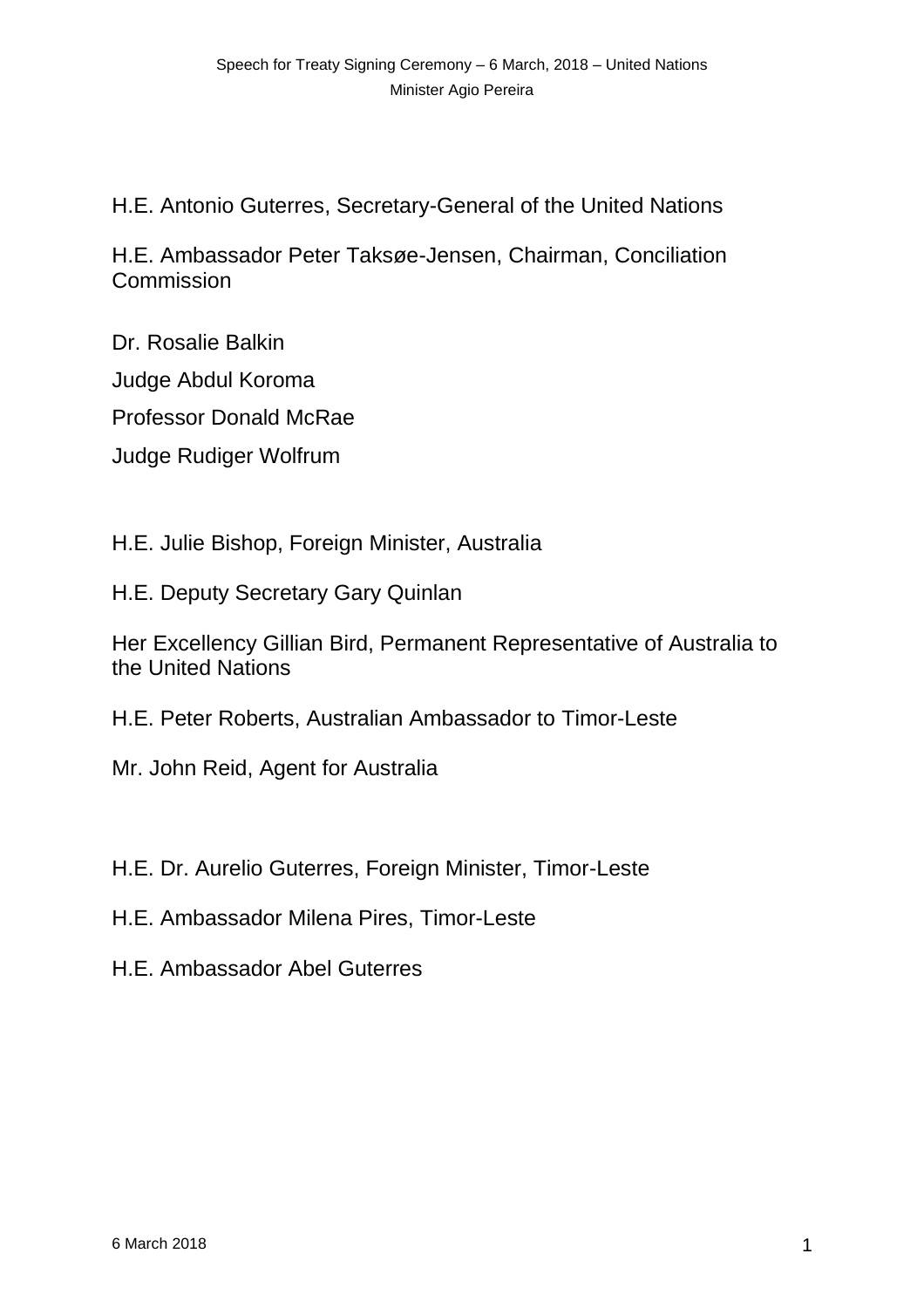Today is a momentous day that will be recorded in Timor-Leste's history, and be remembered and celebrated.

We are especially pleased to be here today before Your Excellency the Secretary-General, a very great friend of Timor-Leste.

You made bold moves to help our struggle to independence many years ago, something we remain grateful for.

23 months ago, Timor-Leste initiated a never-before-activated mechanism within the United Nations Convention of the Law of the Sea to seek the delimitation of a permanent maritime boundary between Timor-Leste and Australia in the Timor Sea.

Compulsory conciliation was an unproven procedure and we were reluctant to be the "test case".

Nevertheless, we were advised by leading experts in international law that this was our one and only recourse given the circumstances of the disagreement with our neighbour, Australia.

So, we embarked upon the process with no small amount of uncertainty, but also anticipation.

This was, but is no longer, unchartered territory.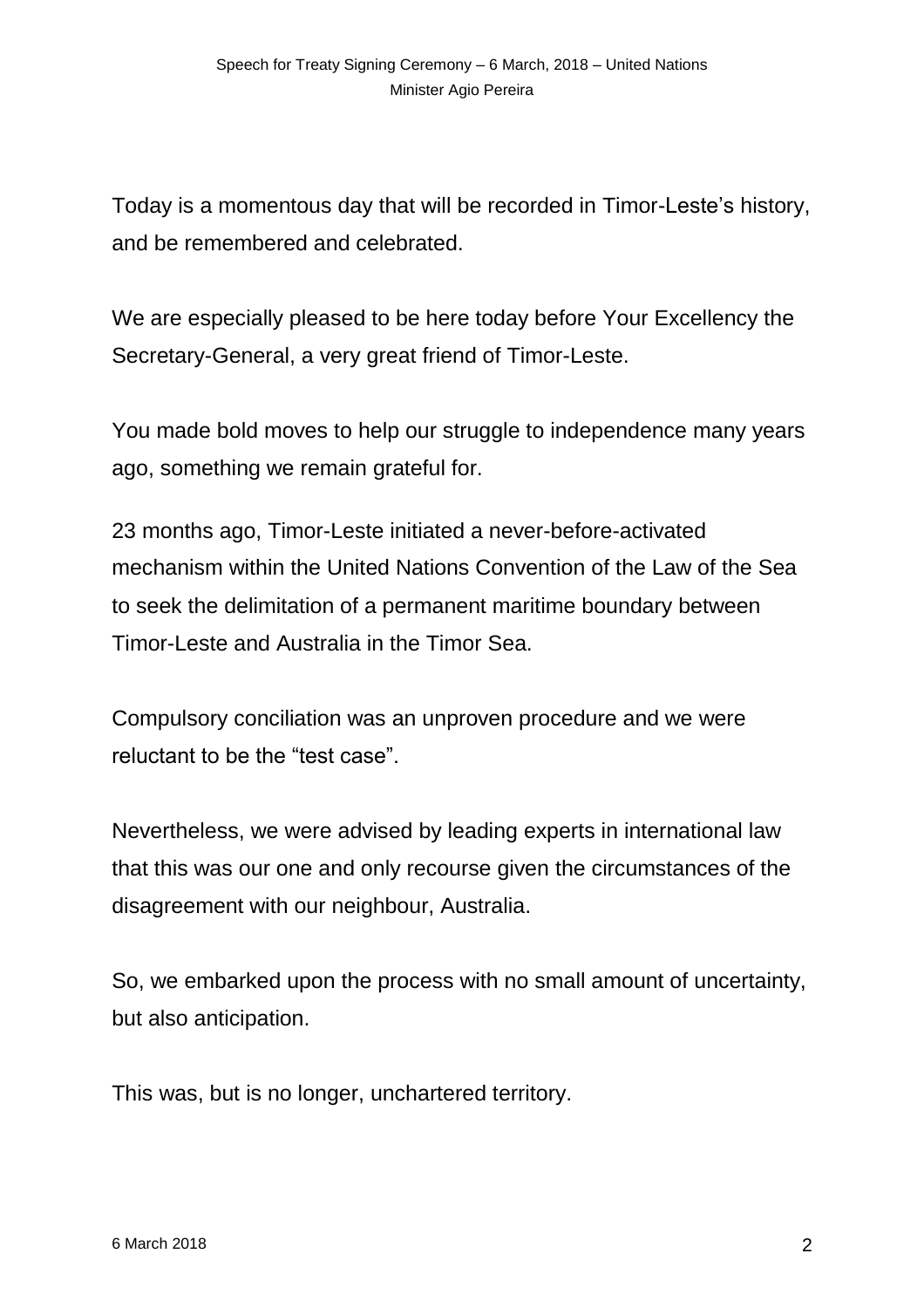The Conciliation Commission was constituted to help Timor-Leste and Australia reach an agreement on maritime boundaries. Thanks to the committed engagement of the Australian government to this process, and the invaluable facilitation of the Conciliation Commission, this has now been achieved.

We look forward to continuing the important discussions regarding the successful development of Greater Sunrise. We are most grateful to the Commissioners and their advisors, each of whom performed extraordinary work in helping to frame several development concepts which will surely inform further discussions between the Parties.

These negotiations have been tough, and important to both Australia and Timor-Leste.

In the end, this process has been a success.

The Timor-Leste team, the Australian team, the honourable Commissioners, and the representatives of the Permanent Court of Arbitration worked tirelessly throughout the process to shape an outcome that would reflect the principles of international law, and that would be equitable and sustainable.

As we stand here today, I am acutely appreciative of the fact that we have arrived at this historic moment owing to the tremendous dedication of the leadership of both Timor-Leste and Australia to this process, and to the herculean efforts of the Conciliation Commission.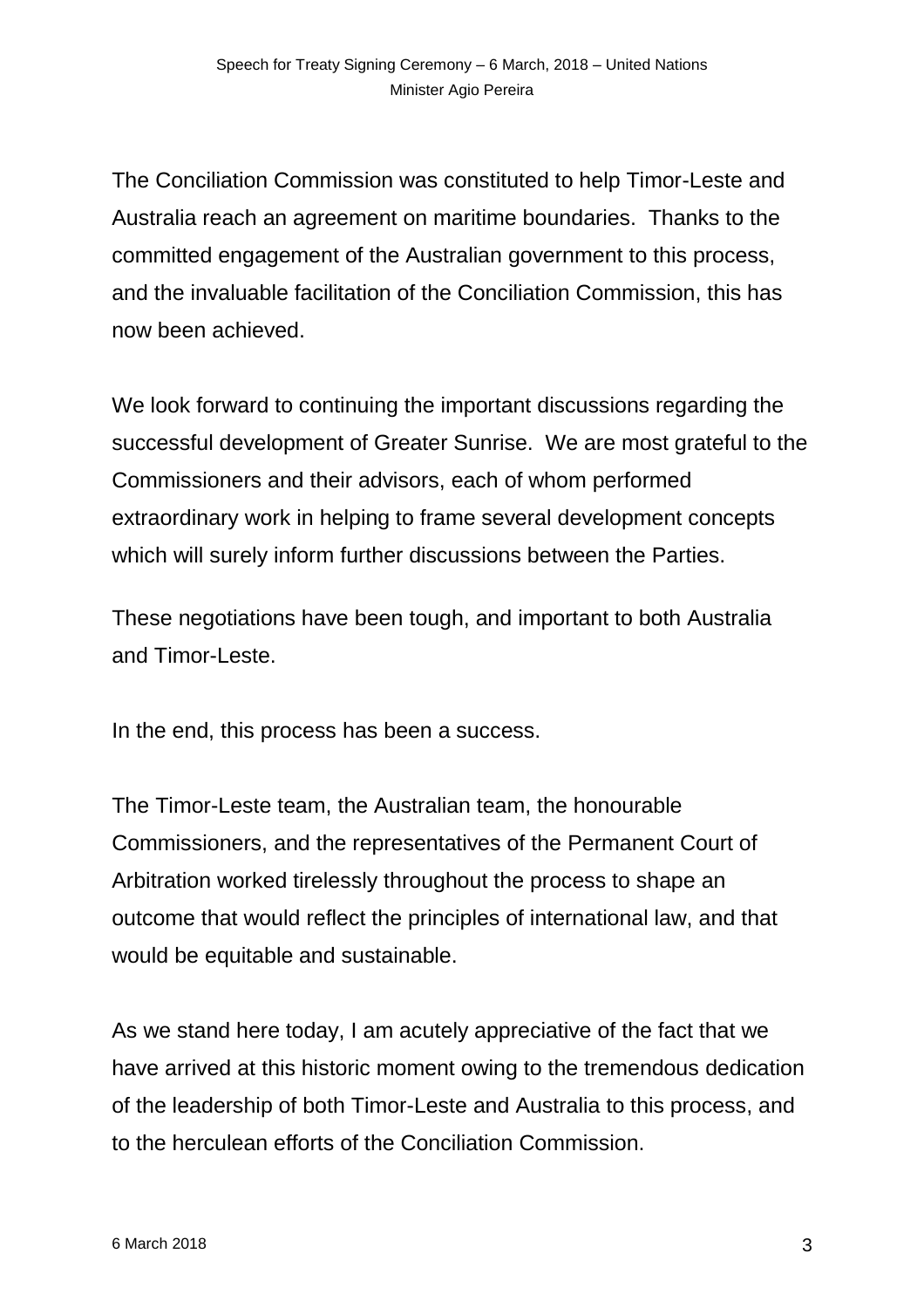I want to thank Her Excellency Minister Julie Bishop.

The commitment that the Australian government demonstrated to the process, your constructive engagement, made it possible for us to conclude this Treaty within the short timeframe of the conciliation.

I also want to express my personal gratitude for the graciousness you have shown me and my colleagues.

It is impossible to overstate the role of the Conciliation Commission and the immense contribution of the commissioners, each one an expert and leading light in his and her respective fields.

Dr. Rosalie Balkin Judge Abdul Koroma Professor Donald McRae Judge Rudiger Wolfrum

And the Commission Chairman, His Excellency Ambassador Peter Taksøe-Jensen who brought his legal expertise, his supreme diplomatic skills and his Nordic determination to bear to drive the conciliation to a productive result for both Parties.

We are indebted to you.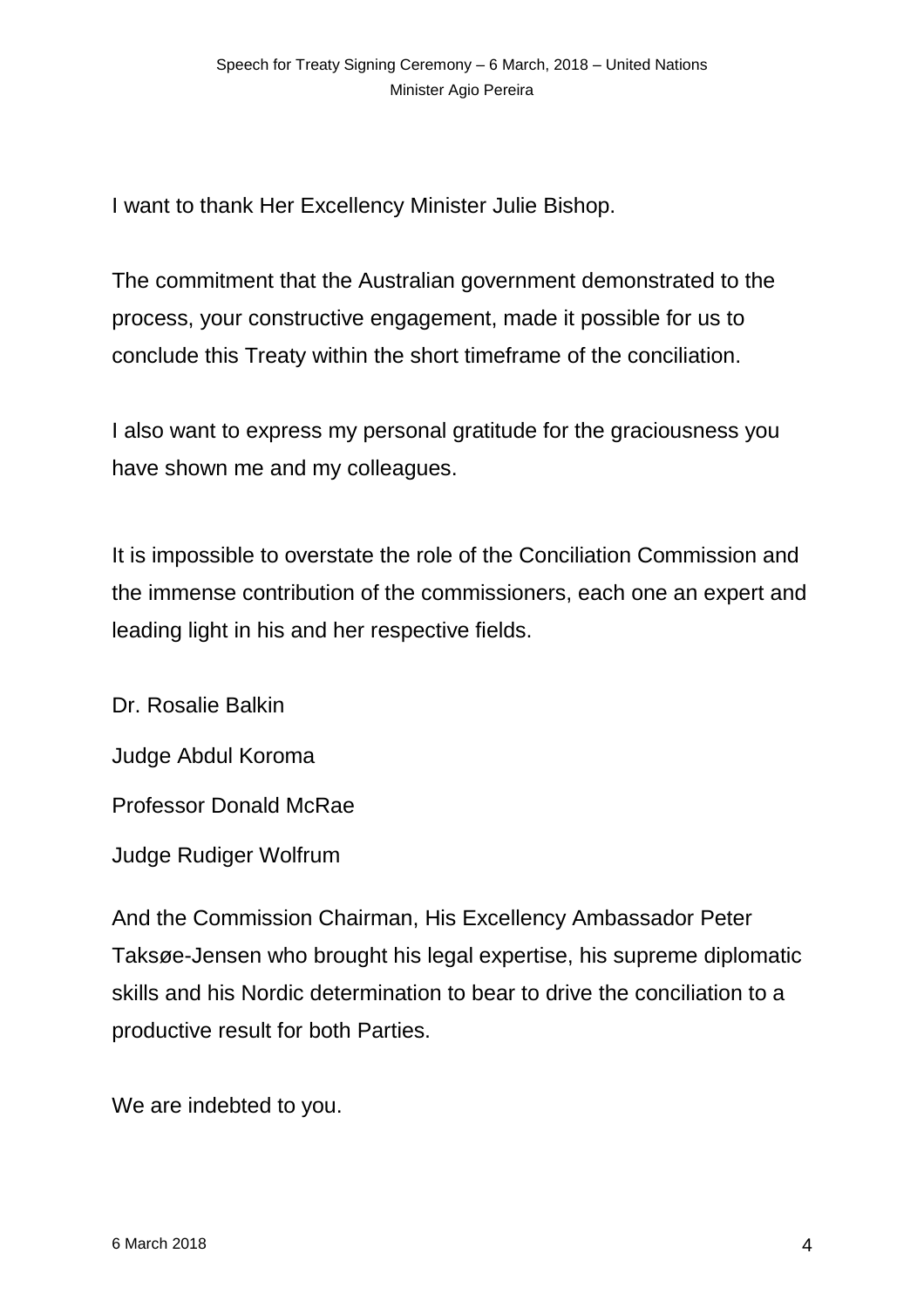We thank also our Chief Negotiator Kay Rala Xanana Gusmao for his wisdom and leadership.

Although he is unable to be here today, he is here with us in spirit.

Timor-Leste is a strong believer in international law, and a faithful supporter of multilateral systems.

As a nation modest in population and size, we hold tight to the basic principle of the equality of States.

Throughout Timor-Leste's history, we have employed multilateral systems to pursue our just cause – to gain independence for our country.

Today, we continue to lean on the international system to complete our sovereignty.

Timor-Leste therefore takes our membership in UNCLOS seriously, and are fully conscious of our duties enshrined in UNCLOS, and in the bilateral agreement into which we enter today.

The Treaty we are signing is a good treaty.

It is an equitable and forward-looking treaty delimiting a permanent maritime boundary in the Timor Sea, guided by the principle of achieving an equitable solution.